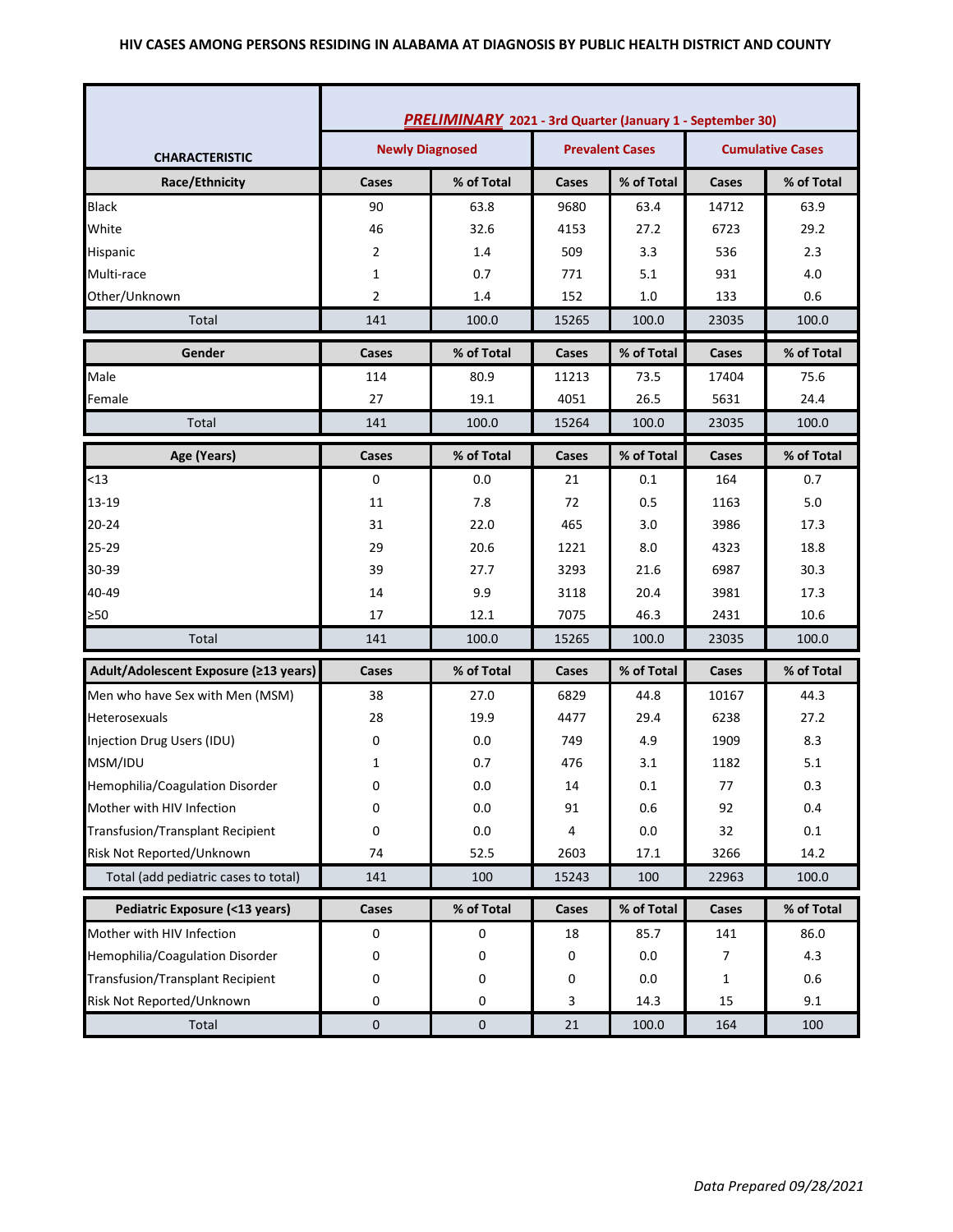### **HIV CASES AMONG PERSONS RESIDING IN ALABAMA AT DIAGNOSIS BY PUBLIC HEALTH DISTRICT AND COUNTY**

|                                  | PRELIMINARY 2021 - 3rd Quarter (January 1 - September 30) |            |                        |            |                         |            |  |
|----------------------------------|-----------------------------------------------------------|------------|------------------------|------------|-------------------------|------------|--|
|                                  | <b>Newly Diagnosed</b>                                    |            | <b>Prevalent Cases</b> |            | <b>Cumulative Cases</b> |            |  |
| <b>Public Health District</b>    | Cases                                                     | % of Total | <b>Cases</b>           | % of Total | Cases                   | % of Total |  |
| <b>Northern</b>                  | 22                                                        | 15.7       | 1759                   | 11.5       | 2300                    | 10.0       |  |
| East Central                     | 23                                                        | 16.4       | 2998                   | 19.7       | 4818                    | 21.0       |  |
| <b>West Central</b>              | 14                                                        | 10.0       | 1091                   | 7.2        | 1468                    | 6.4        |  |
| <b>Jefferson</b>                 | 35                                                        | 25.0       | 4024                   | 26.4       | 6186                    | 27.0       |  |
| Northeastern                     | 15                                                        | 10.7       | 1377                   | 9.0        | 1650                    | 7.2        |  |
| Southeastern                     | 7                                                         | 5.0        | 1126                   | 7.4        | 1598                    | 7.0        |  |
| Southwestern                     | 7                                                         | 5.0        | 813                    | 5.3        | 1271                    | 5.5        |  |
| Mobile                           | 17                                                        | 12.1       | 2051                   | 13.5       | 3617                    | 15.8       |  |
| Total (does not include unknown) | 140                                                       | 100.0      | 15239                  | 100.0      | 22908                   | 100        |  |

# **\*\*\*Note: Statistics should be interpreted WITH CAUTION as not all reported cases have been entered into the HIV Surveillance database.**

### **Effective October 1, 2017 , Public Health Areas have been redistributed as eight Public Health Districts. Unknown cases are only accounted for in state total.**

Newly diagnosed HIV includes newly diagnosed HIV infections during the year of interest.

Prevalent HIV includes all persons living with HIV as of September 30, 2021. Cumulative HIV includes all diagnosed HIV (living and deceased) as of September 30, 2021.

Totals include unknown case counts. Females with no risk factor reported are reclassified as heterosexual exposure.

Age among newly diagnosed and cumulative cases is age at diagnosis. Prevalent age is current age among cases living as of September 30, 2021.

Public Health District represents residence at diagnosis among newly diagnosed and cumulative cases and current residence among prevalent cases.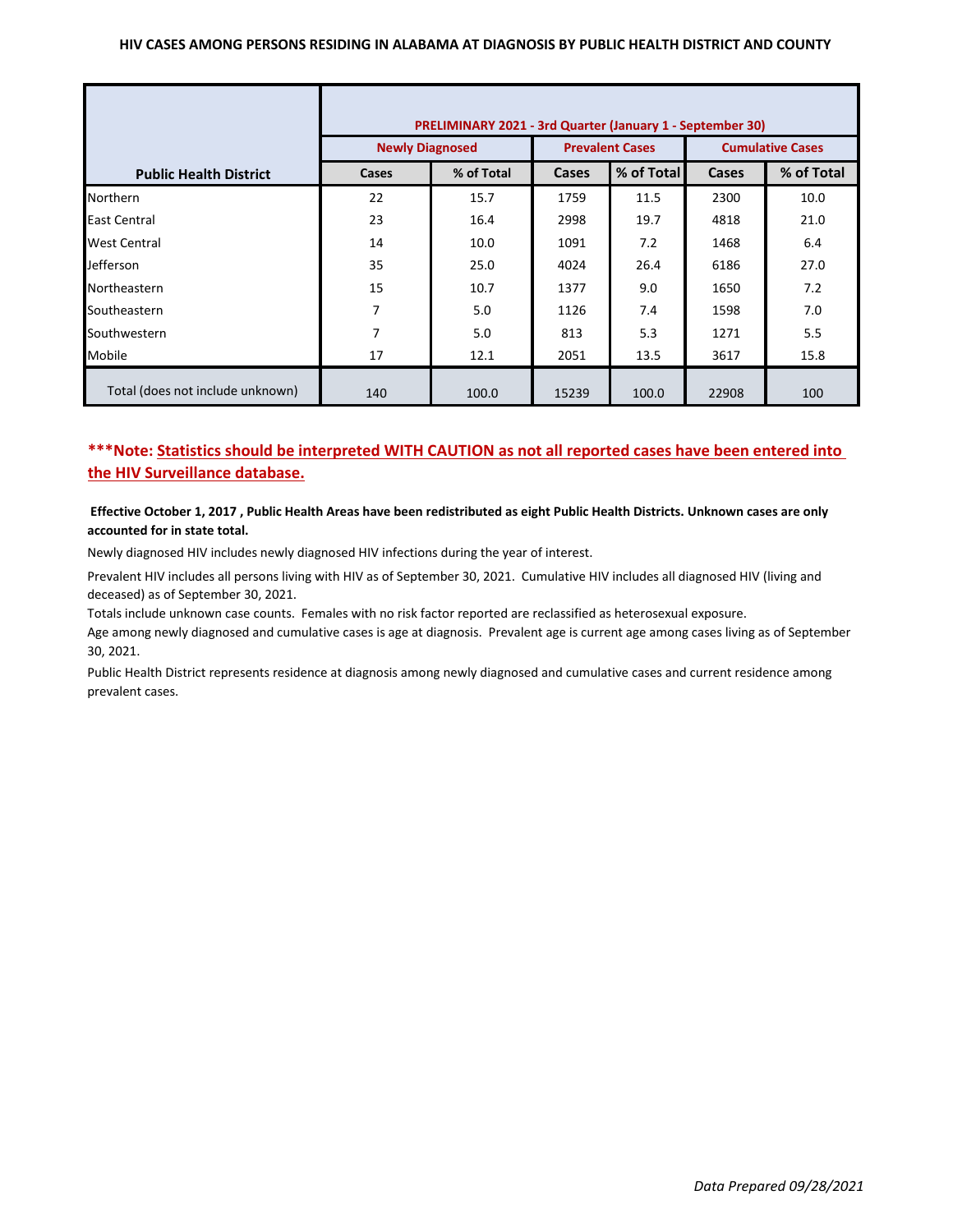### **HIV CASES AMONG PERSONS RESIDING IN ALABAMA AT DIAGNOSIS BY PUBLIC HEALTH DISTRICT AND COUNTY**

|                               | Preliminary 2021 - 3rd Quarter (January 1 - September 30) |                        |                  |              |            |                   |            |  |
|-------------------------------|-----------------------------------------------------------|------------------------|------------------|--------------|------------|-------------------|------------|--|
| <b>PUBLIC HEALTH DISTRICT</b> |                                                           | <b>Newly Diagnosed</b> | <b>Prevalent</b> |              |            | <b>Cumulative</b> |            |  |
| <b>NORTHERN</b>               | Cases                                                     | % of Total             | Rate             | Cases        | % of Total | Cases             | % of Total |  |
| Colbert                       |                                                           |                        |                  | 70           | 4.0        | 106               | 4.6        |  |
| Cullman                       |                                                           |                        |                  | 85           | 4.8        | 112               | 4.9        |  |
| Franklin                      |                                                           |                        |                  | 24           | 1.4        | 25                | 1.1        |  |
| Jackson                       |                                                           |                        |                  | 43           | 2.4        | 53                | 2.3        |  |
| Lauderdale                    |                                                           |                        |                  | 103          | 5.9        | 138               | 6.0        |  |
| Lawrence                      |                                                           |                        |                  | 26           | 1.5        | 45                | 2.0        |  |
| Limestone                     |                                                           |                        |                  | 130          | 7.4        | 178               | 7.7        |  |
| Madison                       | 8                                                         | 44.4                   | 2.1              | 916          | 52.1       | 1197              | 52.0       |  |
| Marion                        |                                                           |                        |                  | 40           | 2.3        | 39                | 1.7        |  |
| Marshall                      |                                                           |                        |                  | 141          | 8.0        | 158               | 6.9        |  |
| Morgan                        |                                                           |                        |                  | 166          | 9.4        | 231               | 10.0       |  |
| Winston                       |                                                           |                        |                  | 15           | 0.9        | 18                | 0.8        |  |
| Total (unknowns excluded)     | 18                                                        | 94                     | 1.7              | 1759         | 100        | 2300              | 100        |  |
| <b>EAST CENTRAL</b>           | Cases                                                     | % of Total             | Rate             | Cases        | % of Total | Cases             | % of Total |  |
| Autauga                       |                                                           |                        |                  | 108          | 3.6        | 186               | 3.9        |  |
| <b>Bullock</b>                |                                                           |                        |                  | 54           | 1.8        | 75                | 1.6        |  |
| Chambers                      |                                                           |                        |                  | 121          | 4.0        | 205               | 4.3        |  |
| Coosa                         |                                                           |                        |                  | 19           | 0.6        | 24                | 0.5        |  |
| Elmore                        |                                                           |                        |                  | 230          | 7.7        | 264               | 5.5        |  |
| Lee                           | 5                                                         | 22.7                   | 3.0              | 354          | 11.8       | 470               | 9.8        |  |
| Lowndes                       |                                                           |                        |                  | 51           | 1.7        | 93                | 1.9        |  |
| Macon                         |                                                           |                        |                  | 115          | 3.8        | 187               | 3.9        |  |
| Montgomery                    | 13                                                        | 59.1                   | 5.7              | 1640         | 54.7       | 2891              | 60.0       |  |
| Russell                       |                                                           |                        |                  | 222          | 7.4        | 315               | 6.5        |  |
| Tallapoosa                    |                                                           |                        |                  | 84           | 2.8        | 108               | 2.2        |  |
| Total                         | 22                                                        | 100                    | 3.1              | 2998         | 100        | 4818              | 100        |  |
| <b>WEST CENTRAL</b>           | Cases                                                     | % of Total             | Rate             | <b>Cases</b> | % of Total | Cases             | % of Total |  |
| <b>Bibb</b>                   |                                                           |                        |                  | 46           | 4.2        | 46                | 3.1        |  |
| Chilton                       |                                                           |                        |                  | 71           | $6.5\,$    | 66                | 4.5        |  |
| Fayette                       |                                                           |                        |                  | 14           | $1.3\,$    | 25                | 1.7        |  |
| Greene                        |                                                           |                        |                  | 34           | 3.1        | 55                | 3.7        |  |
| Hale                          |                                                           |                        |                  | 66           | $6.0\,$    | 73                | $5.0\,$    |  |
| Lamar                         |                                                           |                        |                  | 26           | $2.4$      | 20                | $1.4\,$    |  |
| Perry                         |                                                           |                        |                  | 29           | 2.7        | 43                | 2.9        |  |
| Pickens                       |                                                           |                        |                  | 62           | 5.7        | 64                | 4.4        |  |
| Sumter                        |                                                           |                        |                  | 41           | 3.8        | 71                | $4.8\,$    |  |
| Tuscaloosa                    | 9                                                         | 52.9                   | 4.3              | 608          | 55.7       | 872               | 59.4       |  |
| Walker                        |                                                           |                        |                  | 94           | 8.6        | 133               | 9.1        |  |
| Total                         | 17                                                        | 100                    | 3.9              | 1091         | 100        | 1468              | 100        |  |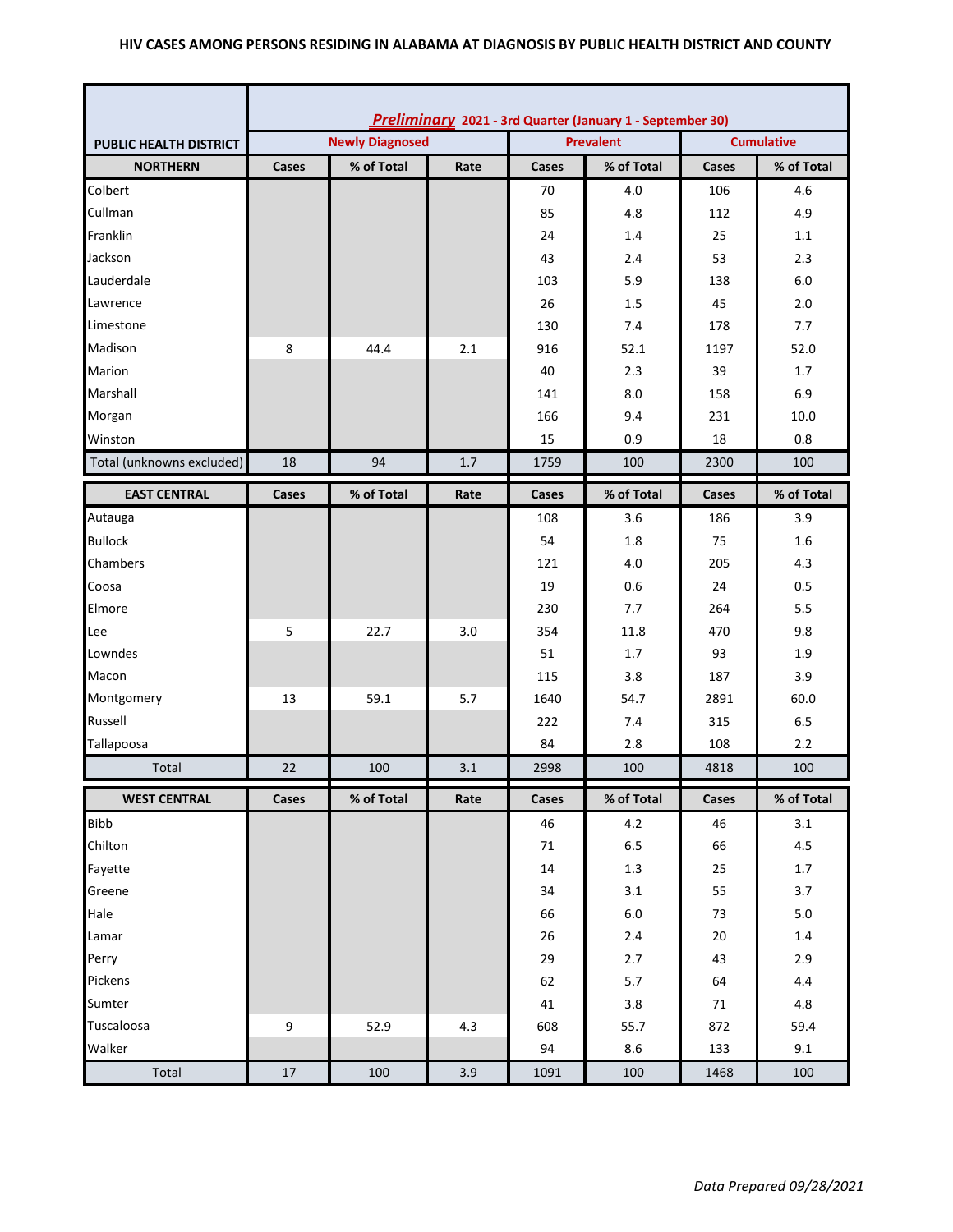|                               | Preliminary 2021 - 3rd Quarter (January 1 - September 30) |                        |         |       |                  |                   |            |  |
|-------------------------------|-----------------------------------------------------------|------------------------|---------|-------|------------------|-------------------|------------|--|
| <b>PUBLIC HEALTH DISTRICT</b> |                                                           | <b>Newly Diagnosed</b> |         |       | <b>Prevalent</b> | <b>Cumulative</b> |            |  |
| <b>JEFFERSON</b>              | Cases                                                     | % of Total             | Rate    | Cases | % of Total       | Cases             | % of Total |  |
| Jefferson                     | 35                                                        | 100                    | 5.3     | 4024  | 100              | 6186              | 100        |  |
| Total                         | 35                                                        | 100                    | 5.3     | 4024  | 100              | 6186              | 100        |  |
| <b>NORTHEASTERN</b>           | Cases                                                     | % of Total             | Rate    | Cases | % of Total       | <b>Cases</b>      | % of Total |  |
| Blount                        |                                                           |                        |         | 37    | 2.7              | 87                | 5.3        |  |
| Calhoun                       |                                                           |                        |         | 283   | 20.6             | 366               | 22.2       |  |
| Cherokee                      |                                                           |                        |         | 29    | 2.1              | 54                | 3.3        |  |
| Clay                          |                                                           |                        |         | 22    | 1.6              | 35                | 2.1        |  |
| DeKalb                        |                                                           |                        |         | 70    | 5.1              | 86                | $5.2$      |  |
| Cleburne                      |                                                           |                        |         | 15    | 1.1              | 20                | 1.2        |  |
| Etowah                        |                                                           |                        |         | 207   | 15.0             | 269               | 16.3       |  |
| Randolph                      |                                                           |                        |         | 20    | 1.5              | 39                | 2.4        |  |
| Shelby                        | 5                                                         | 33.3                   | 2.3     | 357   | 25.9             | 286               | 17.3       |  |
| St. Clair                     |                                                           |                        |         | 136   | 9.9              | 135               | 8.2        |  |
| Talladega                     |                                                           |                        |         | 201   | 14.6             | 273               | 16.5       |  |
| Total                         | 15                                                        | 100                    | 1.9     | 1377  | 100.0            | 1650              | 100.0      |  |
| SOUTHEASTERN                  | Cases                                                     | % of Total             | Rate    | Cases | % of Total       | <b>Cases</b>      | % of Total |  |
| Barbour                       |                                                           |                        |         | 110   | 9.8              | 162               | 10.1       |  |
| <b>Butler</b>                 |                                                           |                        |         | 63    | 5.6              | 90                | 5.6        |  |
| Coffee                        |                                                           |                        |         | 94    | 8.3              | 140               | 8.8        |  |
| Covington                     |                                                           |                        |         | 59    | 5.2              | 87                | 5.4        |  |
| Crenshaw                      |                                                           |                        |         | 26    | 2.3              | 39                | 2.4        |  |
| Dale                          |                                                           |                        |         | 144   | 12.8             | 226               | 14.1       |  |
| Geneva                        |                                                           |                        |         | 49    | 4.4              | 53                | 3.3        |  |
| Henry                         |                                                           |                        |         | 47    | 4.2              | 65                | 4.1        |  |
| Houston                       |                                                           |                        |         | 406   | 36.1             | 562               | 35.2       |  |
| Pike                          |                                                           |                        |         | 128   | 11.4             | 174               | 10.9       |  |
| Total                         | 9                                                         | 100                    | 2.4     | 1126  | 100              | 1598              | 100        |  |
| <b>SOUTHWESTERN</b>           | Cases                                                     | % of Total             | Rate    | Cases | % of Total       | Cases             | % of Total |  |
| Baldwin                       |                                                           |                        |         | 373   | 45.9             | 534               | 42.0       |  |
| Choctaw                       |                                                           |                        |         | 29    | 3.6              | 39                | 3.1        |  |
| Clarke                        |                                                           |                        |         | 42    | 5.2              | 52                | 4.1        |  |
| Conecuh                       |                                                           |                        |         | 35    | 4.3              | 74                | 5.8        |  |
| <b>Dallas</b>                 |                                                           |                        |         | 150   | 18.5             | 281               | 22.1       |  |
| Escambia                      |                                                           |                        |         | 76    | 9.3              | 103               | 8.1        |  |
| Marengo                       |                                                           |                        |         | 31    | 3.8              | 52                | 4.1        |  |
| Monroe                        |                                                           |                        |         | 35    | 4.3              | 66                | 5.2        |  |
| Washington                    |                                                           |                        |         | 15    | 1.8              | 30                | 2.4        |  |
| Wilcox                        |                                                           |                        |         | 27    | 3.3              | 40                | 3.1        |  |
| Total (unknowns excluded)     | 6                                                         | 100                    | $1.5\,$ | 813   | 100              | 1271              | 100        |  |